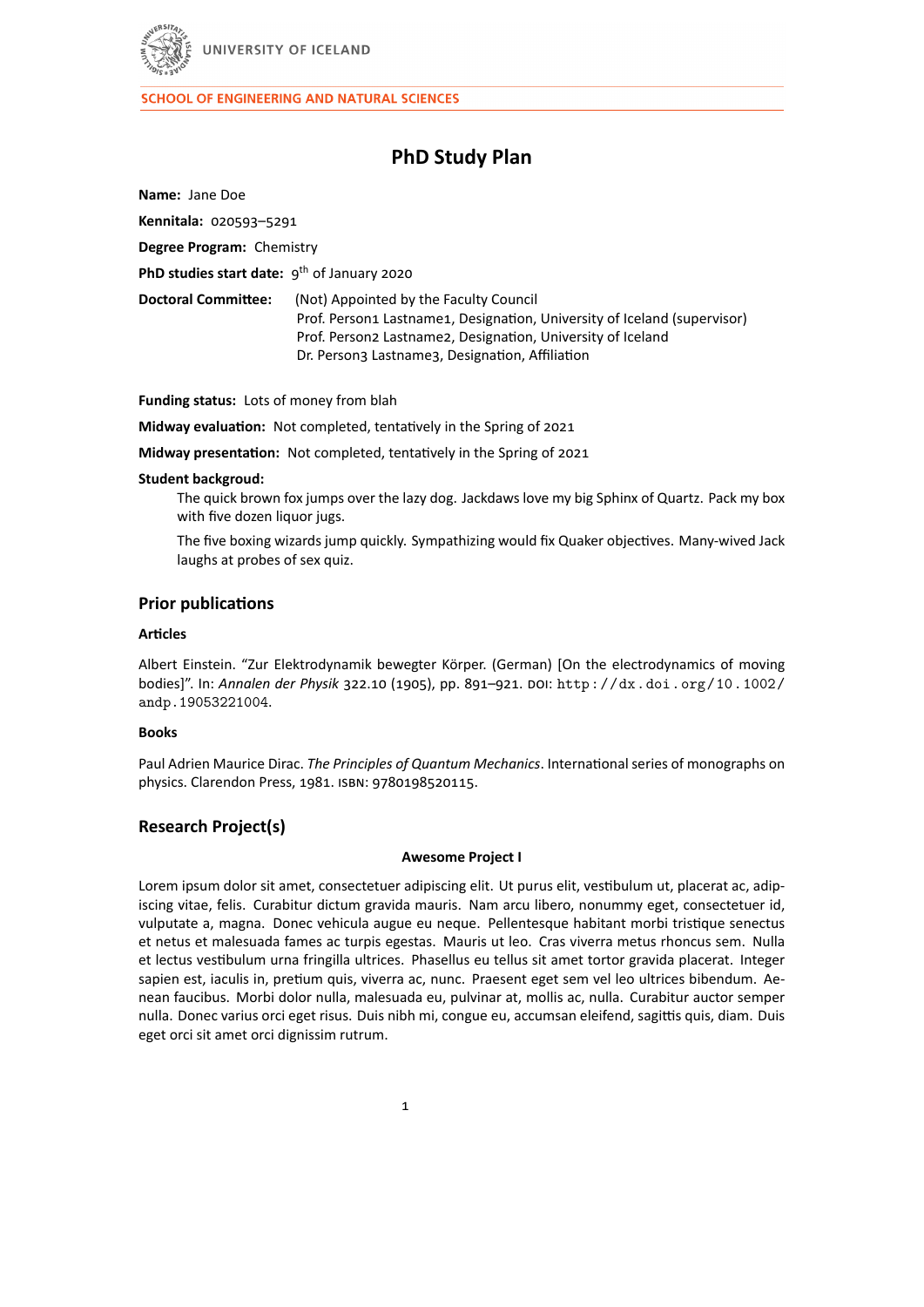

Nam dui ligula, fringilla a, euismod sodales, sollicitudin vel, wisi. Morbi auctor lorem non justo. Nam lacus libero, pretium at, lobortis vitae, ultricies et, tellus. Donec aliquet, tortor sed accumsan biben‐ dum, erat ligula aliquet magna, vitae ornare odio metus a mi. Morbi ac orci et nisl hendrerit mollis. Suspendisse ut massa. Cras nec ante. Pellentesque a nulla. Cum sociis natoque penatibus et magnis dis parturient montes, nascetur ridiculus mus. Aliquam tincidunt urna. Nulla ullamcorper vestibulum turpis. Pellentesque cursus luctus mauris.

Nulla malesuada porttitor diam. Donec felis erat, congue non, volutpat at, tincidunt tristique, libero. Vivamus viverra fermentum felis. Donec nonummy pellentesque ante. Phasellus adipiscing semper elit. Proin fermentum massa ac quam. Sed diam turpis, molestie vitae, placerat a, molestie nec, leo. Maece‐ nas lacinia. Nam ipsum ligula, eleifend at, accumsan nec, suscipit a, ipsum. Morbi blandit ligula feugiat magna. Nunc eleifend consequat lorem. Sed lacinia nulla vitae enim. Pellentesque tincidunt purus vel magna. Integer non enim. Praesent euismod nunc eu purus. Donec bibendum quam in tellus. Nullam cursus pulvinar lectus. Donec et mi. Nam vulputate metus eu enim. Vestibulum pellentesque felis eu massa.

Quisque ullamcorper placerat ipsum. Cras nibh. Morbi vel justo vitae lacus tincidunt ultrices. Lorem ipsum dolor sit amet, consectetuer adipiscing elit. In hac habitasse platea dictumst. Integer tempus convallis augue. Etiam facilisis. Nunc elementum fermentum wisi. Aenean placerat. Ut imperdiet, enim sed gravida sollicitudin, felis odio placerat quam, ac pulvinar elit purus eget enim. Nunc vitae tortor. Proin tempus nibh sit amet nisl. Vivamus quis tortor vitae risus porta vehicula.

Fusce mauris. Vestibulum luctus nibh at lectus. Sed bibendum, nulla a faucibus semper, leo velit ultricies tellus, ac venenatis arcu wisi vel nisl. Vestibulum diam. Aliquam pellentesque, augue quis sagittis posuere, turpis lacus congue quam, in hendrerit risus eros eget felis. Maecenas eget erat in sapien mattis porttitor. Vestibulum porttitor. Nulla facilisi. Sed a turpis eu lacus commodo facilisis. Morbi fringilla, wisi in dignissim interdum, justo lectus sagittis dui, et vehicula libero dui cursus dui. Mauris tempor ligula sed lacus. Duis cursus enim ut augue. Cras ac magna. Cras nulla. Nulla egestas. Curabitur a leo. Quisque egestas wisi eget nunc. Nam feugiat lacus vel est. Curabitur consectetuer.

## **References**

- [1] Paul Adrien Maurice Dirac. *The Principles of Quantum Mechanics*. International series of mono‐ graphs on physics. Clarendon Press, 1981. ISBN: 9780198520115.
- [2] Albert Einstein. "Zur Elektrodynamik bewegter Körper. (German) [On the electrodynamics of moving bodies]". In: *Annalen der Physik* 322.10 (1905), pp. 891–921. DOI: http://dx.doi.org/10.1002/ andp.19053221004.
- [3] Donald Knuth. *Knuth: Computers and Typesetting*. URL: http://www-cs-faculty.stanford. edu/~uno/abcde.html.
- [4] Donald E. Knuth. "Fundamental Algorithms". In: Addison‐Wesley, 1973. Chap. 1.2.

## **Time Schedule**

#### **First Year**

Donec molestie, magna ut luctus ultrices, tellus arcu nonummy velit, sit amet pulvinar elit justo et mauris. In pede. Maecenas euismod elit eu erat. Aliquam augue wisi, facilisis congue, suscipit in, adipiscing et, ante. In justo. Cras lobortis neque ac ipsum. Nunc fermentum massa at ante. Donec orci tortor, egestas sit amet, ultrices eget, venenatis eget, mi. Maecenas vehicula leo semper est. Mauris vel metus. Aliquam erat volutpat. In rhoncus sapien ac tellus. Pellentesque ligula.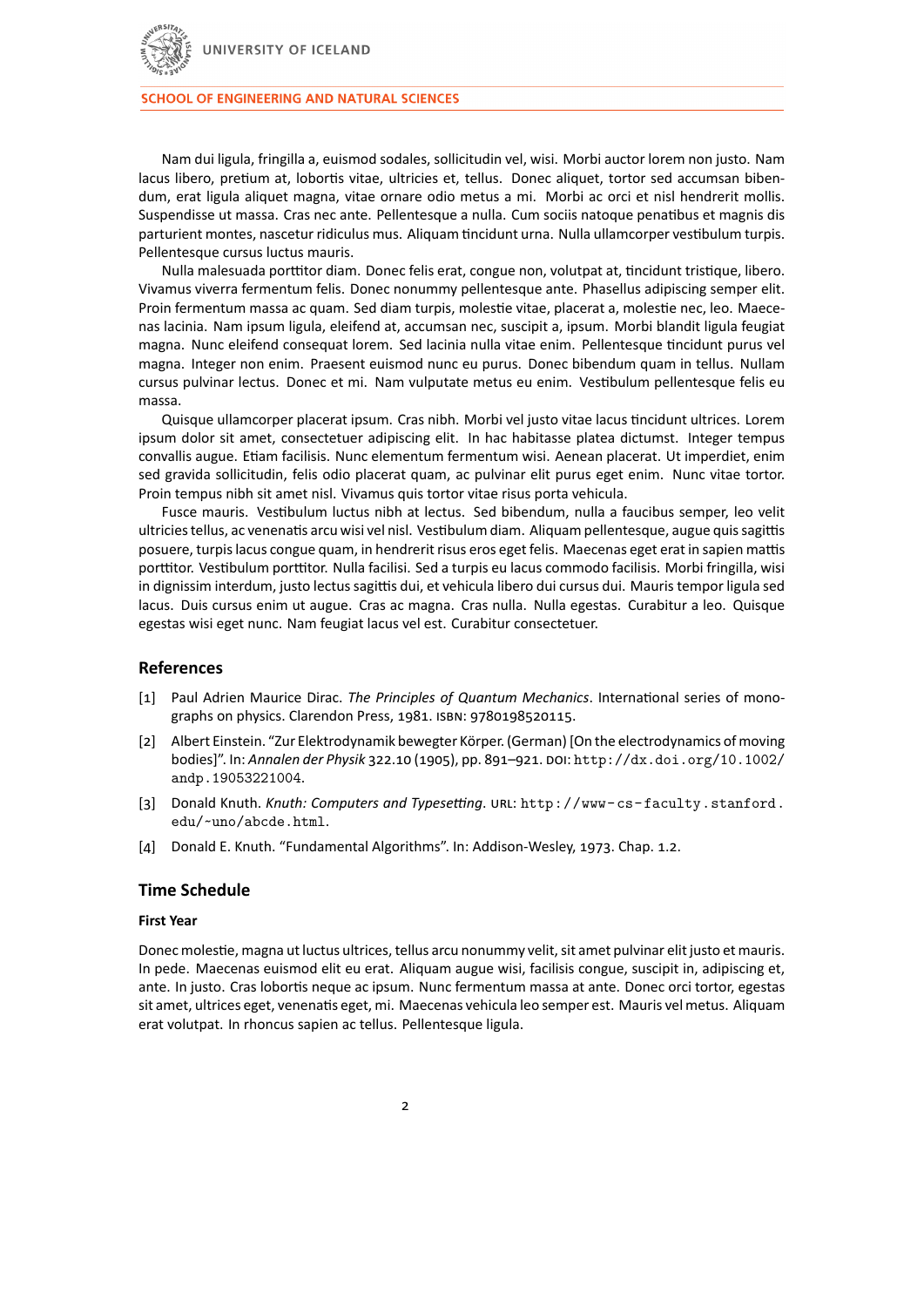

## **Second Year**

Vivamus adipiscing. Curabitur imperdiet tempus turpis. Vivamus sapien dolor, congue venenatis, euis‐ mod eget, porta rhoncus, magna. Proin condimentum pretium enim. Fusce fringilla, libero et venenatis facilisis, eros enim cursus arcu, vitae facilisis odio augue vitae orci. Aliquam varius nibh ut odio. Sed condimentum condimentum nunc. Pellentesque eget massa. Pellentesque quis mauris. Donec ut ligula ac pede pulvinar lobortis. Pellentesque euismod. Class aptent taciti sociosqu ad litora torquent per conubia nostra, per inceptos hymenaeos. Praesent elit. Ut laoreet ornare est. Phasellus gravida vulputate nulla. Donec sit amet arcu ut sem tempor malesuada. Praesent hendrerit augue in urna. Proin enim ante, ornare vel, consequat ut, blandit in, justo. Donec felis elit, dignissim sed, sagittis ut, ullamcorper a, nulla. Aenean pharetra vulputate odio.

## **Third Year**

Aliquam tortor. Morbi ipsum massa, imperdiet non, consectetuer vel, feugiat vel, lorem. Quisque eget lorem nec elit malesuada vestibulum. Quisque sollicitudin ipsum vel sem. Nulla enim. Proin nonummy felis vitae felis. Nullam pellentesque. Duis rutrum feugiat felis. Mauris vel pede sed libero tincidunt mollis. Phasellus sed urna rhoncus diam euismod bibendum. Phasellus sed nisl. Integer condimentum justo id orci iaculis varius. Quisque et lacus. Phasellus elementum, justo at dignissim auctor, wisi odio lobortis arcu, sed sollicitudin felis felis eu neque. Praesent at lacus.

## **Estimated Defense Date: August 2023**

# **Doctoral Dissertation**

The thesis will consist of a series of peer reviewed papers published in leading journals within the inter‐ disciplinary fields relevant to the projects described. The thesis book shall also include a self‐contained introduction and coherent rationale for the project and state of the art techniques to put the work in context. A tentative table‐of‐contents is as follows:

- Motivation
- Introduction
- Methods
- Results
- Conclusions and Future Directions
- Summary of Papers
- Full‐text of papers
- References

**Prerequisite courses:** Total Credits: 0

**Course Plan:** Total Credits: 32.5 *Autumn 2018* EFN115F Computational Chemistry *Summer 2020* 1023 CAMD Summer School

All course descriptions are presented in an appendix.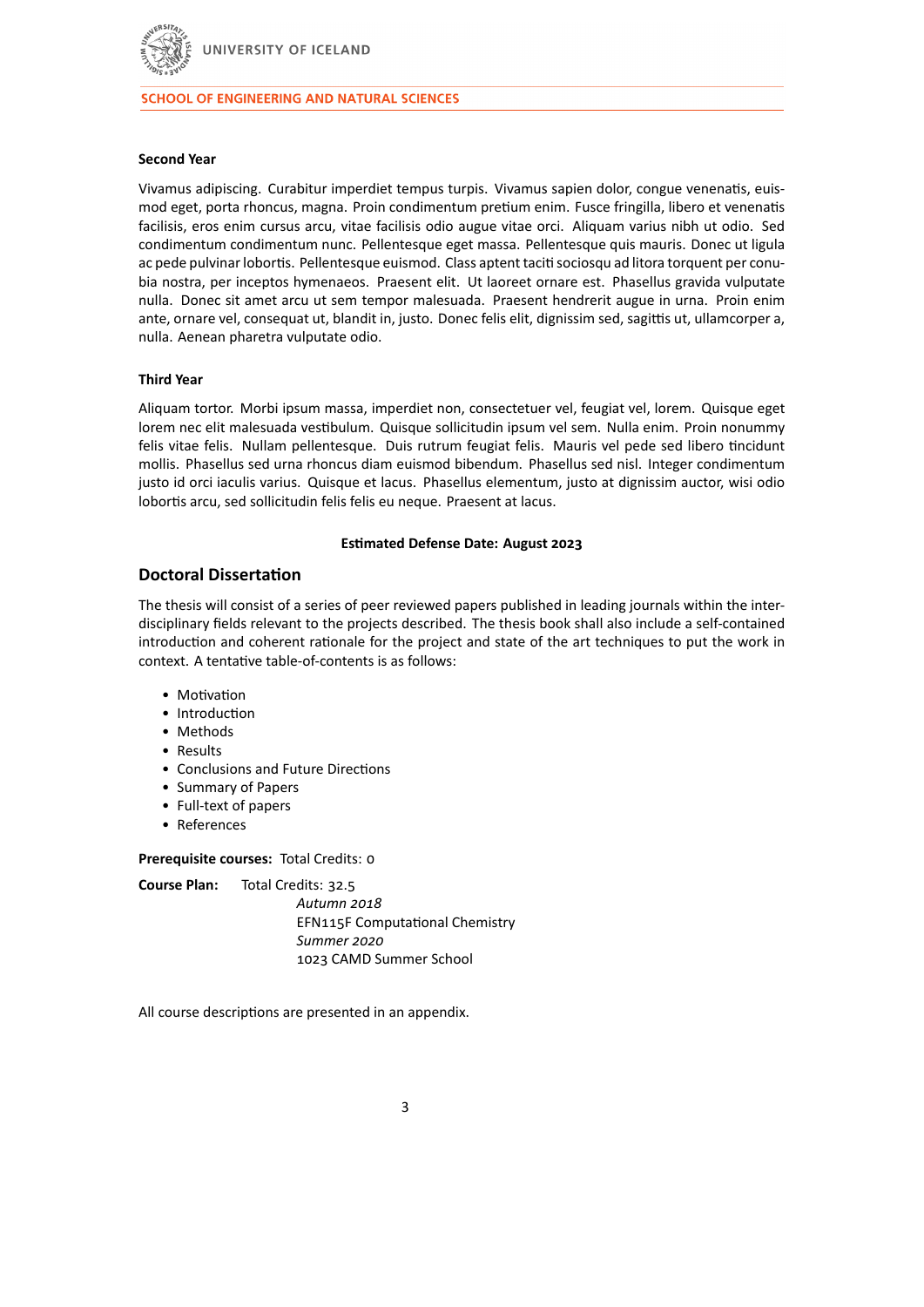

In Reykjavik, November 26, 2020

Student Machine Advisor Advisor Advisor Committee members Jane Doe Person 2 Lastname 2 Person1 Lastname1 Person2 Lastname2 Person3 Lastname3

**Confirmed by:**

Faculty Graduate Studies Committee Representative